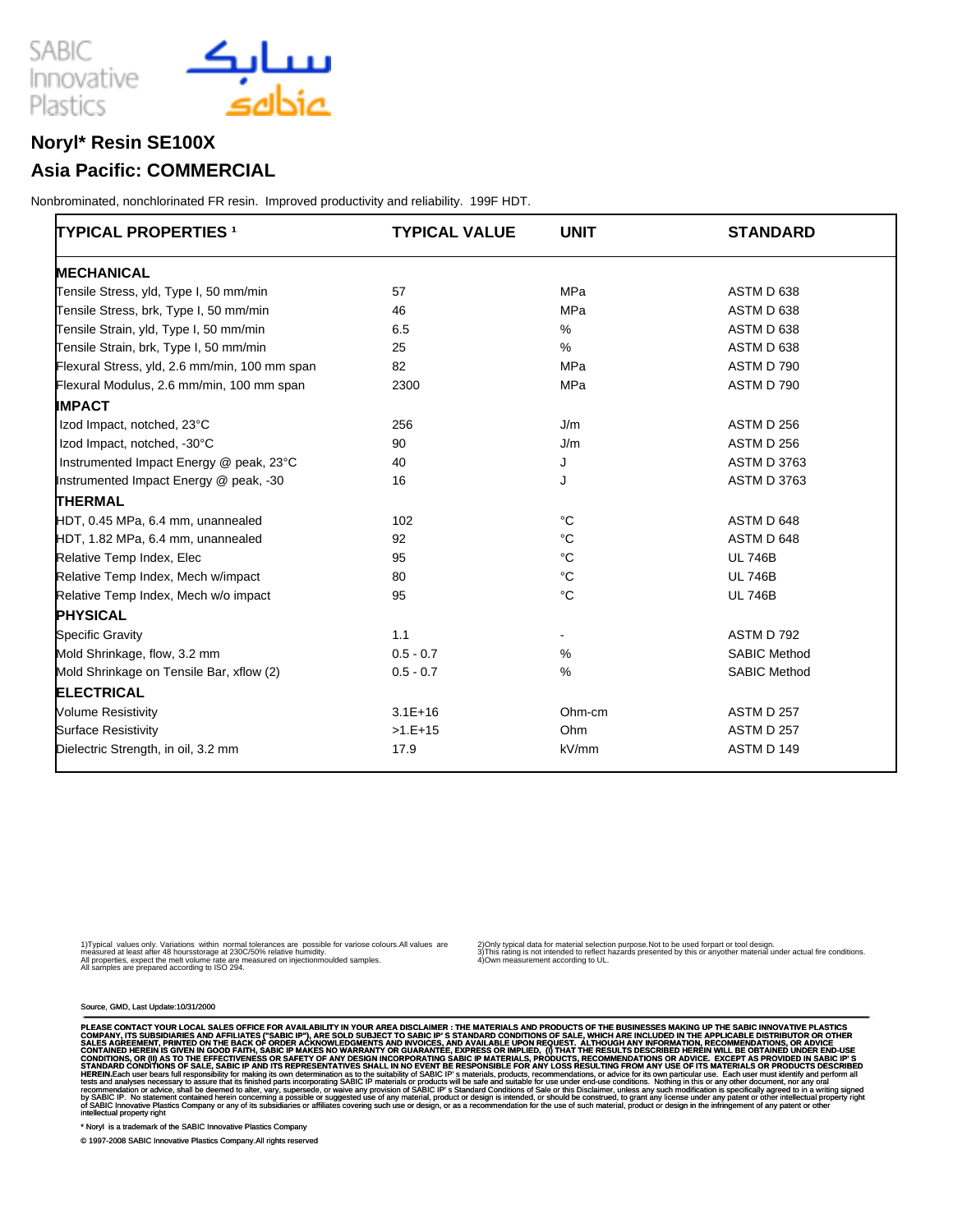



## **Noryl\* Resin SE100X**

#### **Asia Pacific: COMMERCIAL**

| <b>TYPICAL PROPERTIES 1</b>                 | <b>TYPICAL VALUE</b> | <b>UNIT</b>    | <b>STANDARD</b>    |
|---------------------------------------------|----------------------|----------------|--------------------|
| <b>ELECTRICAL</b>                           |                      |                |                    |
| Relative Permittivity, 50/60 Hz             | 2.66                 | ٠              | ASTM D 150         |
| Relative Permittivity, 1 MHz                | 2.57                 |                | ASTM D 150         |
| Dissipation Factor, 50/60 Hz                | 0.006                | $\sim$         | ASTM D 150         |
| Dissipation Factor, 1 MHz                   | 0.0026               | ٠              | ASTM D 150         |
| Arc Resistance, Tungsten {PLC}              | 7                    | PLC Code       | ASTM D 495         |
| High Voltage Arc Track Rate {PLC}           | 4                    | PLC Code       | <b>UL 746A</b>     |
| Comparative Tracking Index (UL) {PLC}       |                      | PLC Code       | <b>UL 746A</b>     |
| <b>FLAME CHARACTERISTICS</b>                |                      |                |                    |
| UL Recognized, 94V-1 Flame Class Rating (3) | 1.47                 | mm             | <b>UL 94</b>       |
| UL Recognized, 94V-0 Flame Class Rating (3) | 5.99                 | mm             | <b>UL 94</b>       |
| Oxygen Index (LOI)                          | 32.5                 | %              | <b>ASTM D 2863</b> |
| <b>Radiant Panel Listing</b>                | <b>YES</b>           | $\blacksquare$ | <b>UL Tested</b>   |
| UV-light, water exposure/immersion          | F <sub>1</sub>       | $\blacksquare$ | <b>UL 746C</b>     |

1) Typical values only. Variations within normal tolerances are possible for variose colours.All values are<br>measured at least after 48 hours storage at 230C/50% relative humidity.<br>All samples are prepared according to ISO

2) Only typical data for material selection purpose.Not to be used for part or tool design.<br>3) This rating is not intended to reflect hazards presented by this or any other material under actual fire conditions.<br>4) Own me

Source, GMD, Last Update:10/31/2000

PLEASE CONTACT YOUR LOCAL SALES OFFICE FOR AVAILABILITY IN YOUR AREA DISCLAIMER : THE MATERIALS SONTOUTS OF THE BUSINESSES OR WHICH ARE INCLUDED IN THE APPLICABLE DISTRIBUTOR OR OTHER CONDITIONS OF SALES. WHICH ARE INCLUDE

\* Noryl is a trademark of the SABIC Innovative Plastics Company

© 1997-2008 SABIC Innovative Plastics Company.All rights reserved